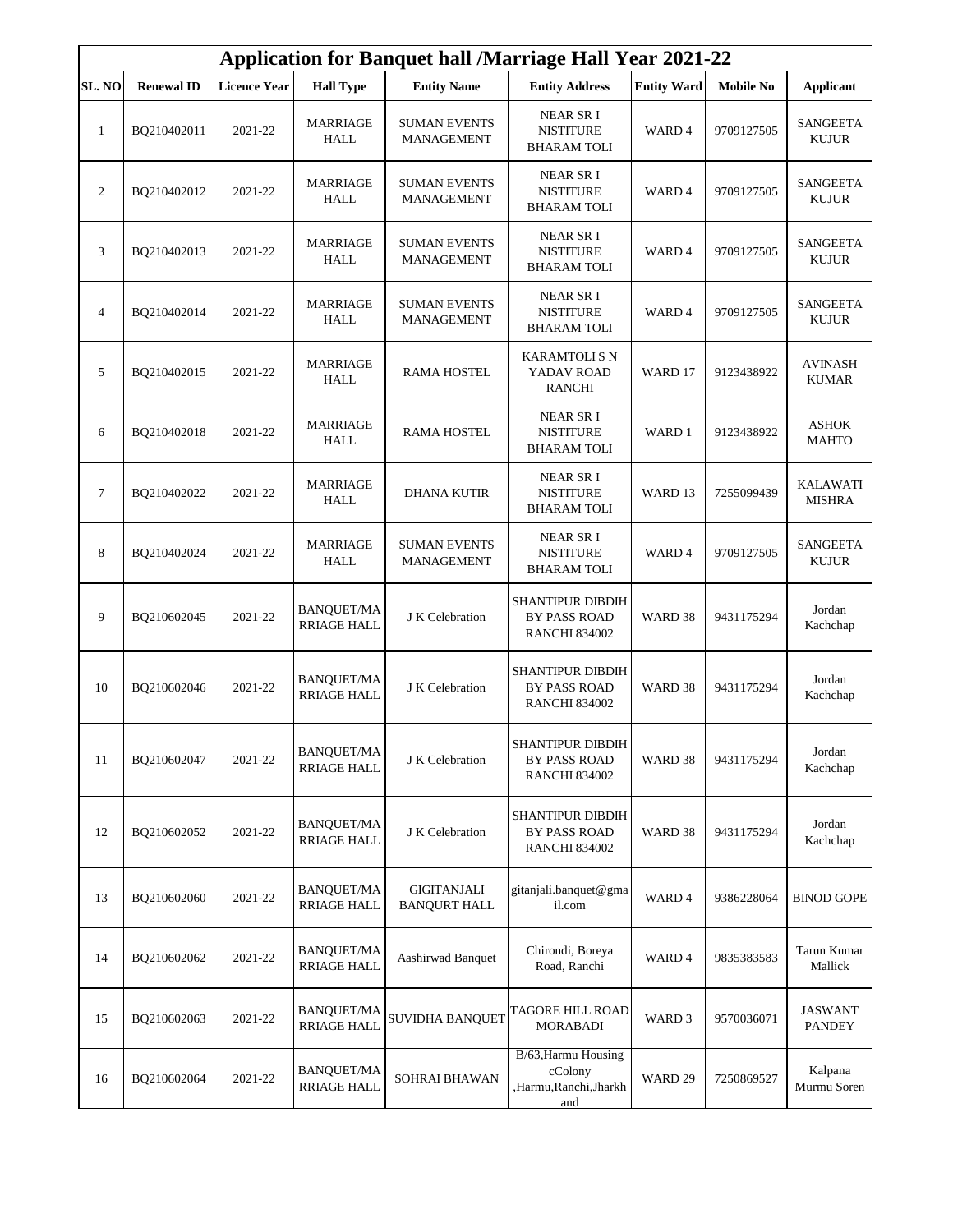| 17 | BQ210602065 | 2021-22 | <b>BANQUET/MA</b><br><b>RRIAGE HALL</b> | Manya Palace                               | Opp. Birsa Munda<br>Stadium, Morabadi,<br>Ranchi-834008                   | WARD 3             | 8709775134 | Abhishek<br>Kumar                 |
|----|-------------|---------|-----------------------------------------|--------------------------------------------|---------------------------------------------------------------------------|--------------------|------------|-----------------------------------|
| 18 | BQ210602066 | 2021-22 | <b>BANQUET/MA</b><br><b>RRIAGE HALL</b> | <b>Holiday Home</b>                        | Near Chandni Chowk,<br>Kanke Road Ranchi                                  | WARD <sub>2</sub>  | 7549000344 | Mohit Kumar<br>Narsaria           |
| 19 | BQ210602067 | 2021-22 | <b>BANQUET/MA</b><br><b>RRIAGE HALL</b> | holiday home                               | Near chandni chowk<br>kanke road ranchi                                   | WARD <sub>2</sub>  | 7549000344 | Mohit Narsaria                    |
| 20 | BO210602071 | 2021-22 | <b>BANQUET/MA</b><br><b>RRIAGE HALL</b> | <b>TULIP LILY</b><br><b>JASMINE</b>        | <b>HOTEL MAPLE</b><br>WOOD DIOCESAN<br>VILLAGE OLD H.B<br>ROAD SIROM TOLI | WARD 15            | 9431104762 | AMRIT<br><b>PRASAD</b>            |
| 21 | BQ210702075 | 2021-22 | <b>BANQUET/MA</b><br><b>RRIAGE HALL</b> | HOTEL CITY<br><b>PALACE</b>                | <b>Hotel City</b><br>Place, 55, Circular<br>Road,Lalpur,Ranchi            | WARD 20            | 9905760000 | Pankaj<br>Rajgariah               |
| 22 | BQ210702078 | 2021-22 | <b>BANQUET/MA</b><br><b>RRIAGE HALL</b> | <b>CELEBRATION</b><br><b>MARRIAGE HALL</b> | KARAMTOLI                                                                 | WARD 19            | 9905114227 | <b>ROHTAS</b><br><b>MUNDA</b>     |
| 23 | BQ210702082 | 2021-22 | <b>BANQUET/MA</b><br><b>RRIAGE HALL</b> | Royal Palace                               | Lah Kothi, Ratu Road,<br>Ranchi                                           | WARD <sub>28</sub> | 7004674068 | Ram Krishna<br>Sahu               |
| 24 | BQ210802153 | 2021-22 | <b>BANQUET/MA</b><br><b>RRIAGE HALL</b> | <b>SWARN BHOOMI</b>                        | opposite Tanveer Petrol<br>Pump, Dangra Toli,<br>Ranchi                   | WARD 16            | 9570088000 | ABHISHEK<br><b>NARSARIA</b>       |
| 25 | BQ210802180 | 2021-22 | <b>MARRIAGE</b><br><b>HALL</b>          | THE CARNIVAL                               | <b>BIRSA MUNDA</b><br>RAJPATH, NEW<br><b>ALAKAPURI</b><br>DIBDIH, RANCHI  | WARD 36            | 9608861169 | <b>SUDHIR MINZ</b>                |
| 26 | BQ210802193 | 2021-22 | <b>BANQUET</b><br><b>HALL</b>           | HOTEL LANDMARK                             | 1-J.C.ROAD,<br>LALPUR, RANCHI                                             | WARD 11            | 9835506848 | RASILA<br><b>KOTHARI</b>          |
| 27 | BQ210802194 | 2021-22 | <b>BANQUET</b><br><b>HALL</b>           | <b>DDDYALKE</b>                            | <b>KARMA TOLI</b>                                                         | WARD 18            | 9123438922 | <b>RAHUL</b>                      |
| 28 | BQ210802199 | 2021-22 | BANQUET/MA<br>RRIAGE HALL               | SWAYAMVER<br><b>VATIKA</b>                 | KOKAR CHOWK<br><b>RANCHI</b>                                              | WARD 8             | 9431175760 | MR.<br>PRAHALAD<br><b>BARNWAL</b> |
| 29 | BQ210802200 | 2021-22 | <b>BANQUET/MA</b><br><b>RRIAGE HALL</b> | <b>SWAYAMVER</b><br><b>VATIKA</b>          | KOKAR CHOWK<br><b>RANCHI</b>                                              | WARD 8             | 9431175760 | MR.<br><b>PRAHALAD</b><br>BARNWAL |
| 30 | BQ210802217 | 2021-22 | <b>BANQUET/MA</b><br><b>RRIAGE HALL</b> | <b>APURVA</b><br><b>MARRIAGE HALL</b>      | Siddhi Vinayak<br><b>Aparimont Near Firing</b><br>Range Bariatu Ranchi    | WARD 4             | 9939124942 | Punam Singh                       |
| 31 | BQ210802220 | 2021-22 | <b>BANQUET/MA</b><br><b>RRIAGE HALL</b> | THE VERUE                                  | JSCA stadium, Durwa<br>ranchi                                             | WARD 41            | 9835160810 | NARENDRA<br><b>SINHA</b>          |
| 32 | BQ210902248 | 2021-22 | <b>BANQUET/MA</b><br><b>RRIAGE HALL</b> | JnJ Marriage Garden                        | Bajra Baraitu Ranchi                                                      | WARD 34            | 9431107706 | Vijay Kumar<br>Jain               |
| 33 | BQ210902274 | 2021-22 | <b>BANQUET</b><br><b>HALL</b>           | <b>Utsav Banquet Hall</b>                  | B.S. Park Plaza, H.B.<br>Road, Lalpur, Ranchi                             | WARD 20            | 9308109339 | Sukumar Bose                      |
| 34 | BQ210902301 | 2021-22 | <b>BANQUET/MA</b><br>RRIAGE HALL        | <b>KRISHNA PLAACE</b>                      | ANANDA BHAWAN<br>H.B ROAD LALPUR<br><b>RANCHI</b>                         | WARD 17            | 9934147336 | <b>SOUMEN</b><br><b>DUTTA</b>     |